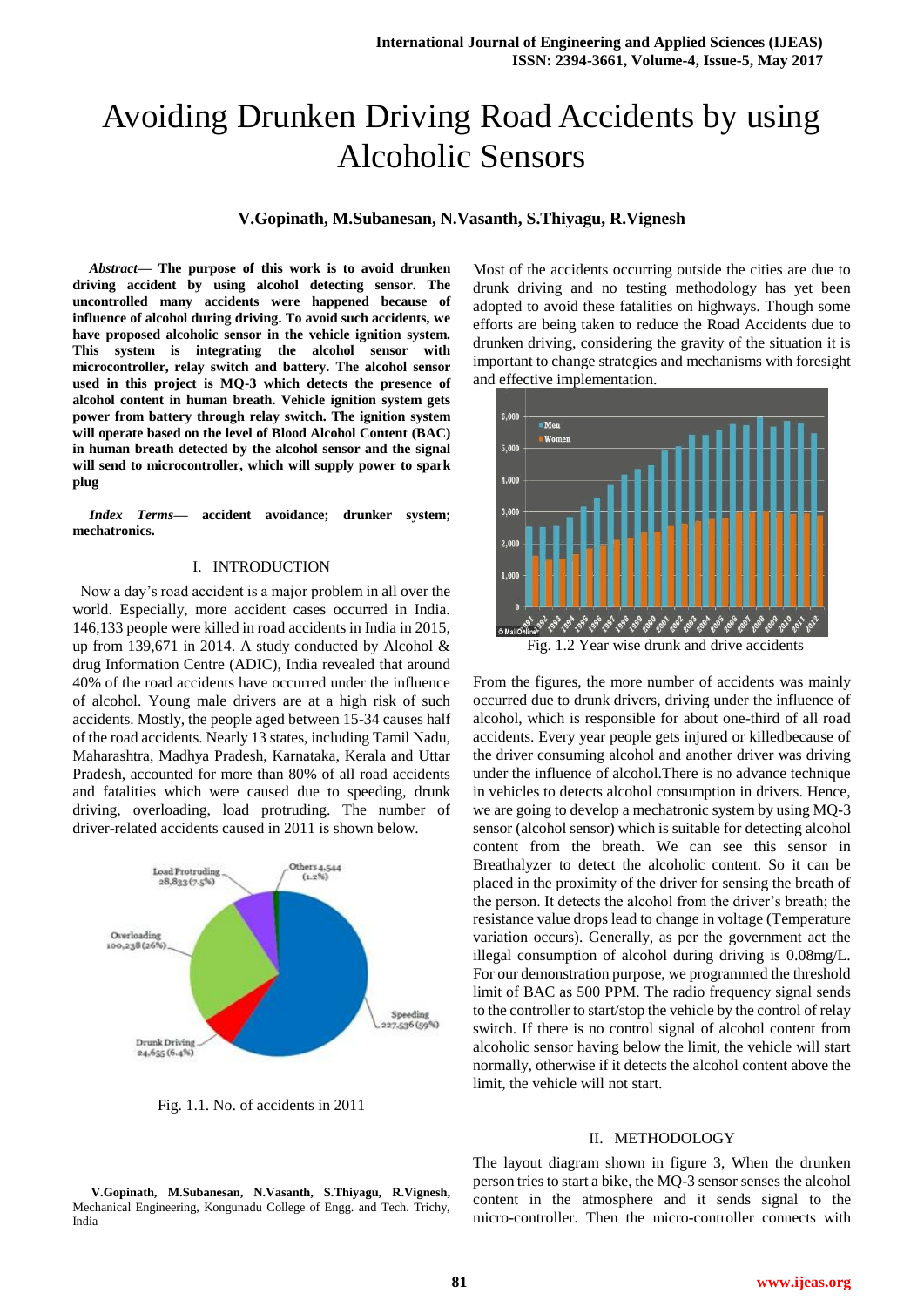relay switch which acts like remote control switch. Relays are used where it is necessary to control a circuit by a low-power signal.



Fig. 2.1 Layout diagram of proposed system

Power flows through the circuit, it activates the electromagnet, generating a magnetic field that attracts a contact and activates the second circuit when the power is switched off, a spring pulls the contact back up to its original position. By using the relay switch we can have controlled the ignition system, so it can stop the vehicle and avoid drunken driving and accidents.

## III. MATERIALS

#### 3.1 Alcoholic sensor

This alcohol sensor is suitable for detecting alcohol concentration on your breath, just like your common Breathalyzer. It has a high sensitivity and fast response time. Sensor provides an analog resistive output based on alcohol concentration. The drive circuit is very simple; all it needs is one resistor. A simple interface could be a 0-3.3V ADC. Sensitive material of MQ-3 gas sensor is SnO2, which with lower conductivity in clean air. When the target alcohol gas exists, the sensor's conductivity is higher along with the gas concentration rising. Please use simple electro circuit, convert change of conductivity to correspond output signal of gas concentration.



**Fig. 3.1** MQ-3 Sensor

MQ-3 gas sensor has high sensitivity to Alcohol, and has good resistance to disturb of gasoline, smoke and vapour. The sensor could be used to detect alcohol with different concentration, it is with low cost and suitable for different application.

#### 3.2 Microcontroller

A microcontroller is a complete microprocessor system built on a single IC. Microcontrollers were developed to meet a need for microprocessors to be put into low cost products. Building a complete microprocessor system on a single chip substantially reduces the cost of building simple products, which use the microprocessor's power to implement their function, because the microprocessor is a natural way to implement many products. Microcontroller are used in automatically controlled products and devices such as automobile engine control systems etc.In our design, we use microcontroller for detecting the alcohol content with help of MQ3 sensor and to terminate the power supply to ignition system, without analyzing the alcohol content the vehicle not started.



**Fig. 3.2** Arduino UNO

3.3 Relay switch

A Relay is an electrically operated switch. Many relays use an electromagnet to mechanically operate a switch, but other operating principle are also used, such as solid-state relays. Relays are used where it is necessary to control a circuit by a low-power signal, or where several circuits must be controlled by one signal.



**Fig. 3.2** Relay Switch

### 3.4 Capacitor

A capacitor is a passive electronic component consisting of a pair of conductors separated by a dielectric (insulator). When there is a potential difference (voltage) across the conductors, a static electric field develops in the dielectric that stores energy and produces a mechanical force between the conductors. An ideal capacitor is characterized by a single constant value, capacitance, measured in farads.